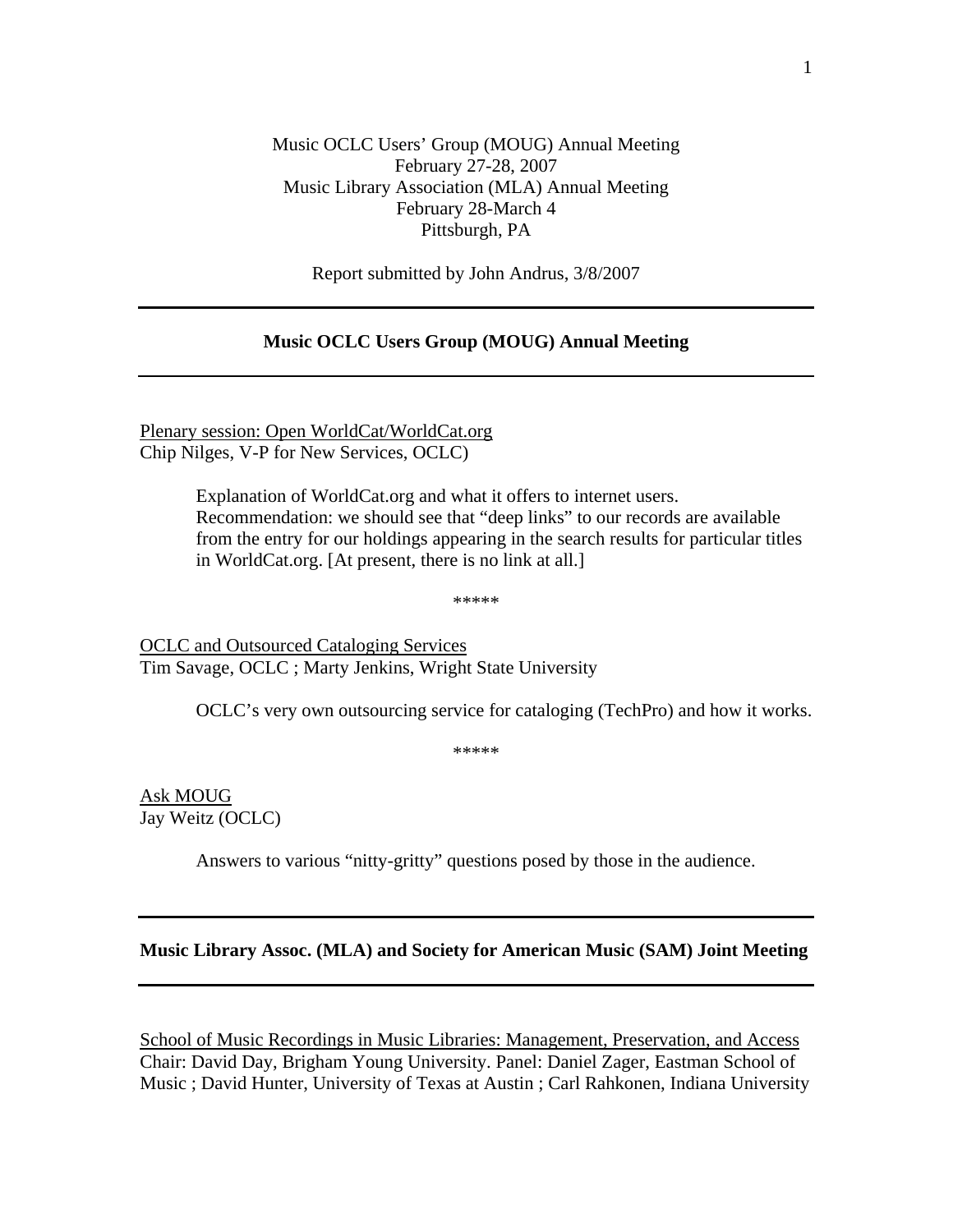of Pennsylvania ; Mark Germer, Univ. of the Arts ; Brian Doherty, Arizona State Univ. ; Tim Lloyd, Alexander Street Press

Very interesting differences of viewpoint and opinion on the subject of whether it makes sense for a music library to go to the considerable effort of assuming responsibility for providing recordings and access, and taking charge of preservation of the carrier, for what is often a great number student and faculty recitals and a huge collection of material..

Zager. Basically, yes—since there may be a number of recordings of otherwise unrecorded works, or of performances by musicians who go on to make a name for themselves; these may be of interest at the local, or even at the national, or international level. The interest of the performers and their friends and other students in hearing them is served.

Hunter. Probably not--since there is a huge amount of work involved in dealing with recordings of student recitals, and not many of the recordings retain much interest as time passes. The repertoire is characterized by certain "teaching favorites" recorded over and over, year after year. The performances are often eminently "forgettable". The National Assoc. of Schools of Music reveals that it doesn't regard the importance of preserving them to be at the same level as the importance of preserving dissertations and theses, by not requiring it—and provision is made only for central storage of the latter (by University Microfilms, in Ann Arbor), and not the former. However, the digital environment may facilitate a more positive solution to the problem.

Rahkonen. Be aware that there are incredibly complex copyright problems involved in duplication and/or distribution of the recordings. Living composers, authors of the text, and the performers all have their rights. An outline of best practices, compiled by the panelist (Carl Rahkonen) is available at: http://www.people.iup.edu/rahkonen.

Germer. The Open Access initiative offers an escape from the idiocies of current copyright law regarding recordings. More importantly, though, it represents a principled approach which has a lot going for it, and "universities are in an ideal situation to jettison the medieval paradigm of copyright and adopt Open Access."

Lloyd. Look at it this way: from a commercial perspective, there may be (commercial) "gold" in those recordings. There may be performances by artists who are, or become famous, "valuable" repertory, new compositions, works of historical or local interest, etc. Copyright holders (for example, performer(s)) should be aware of the possibility of putting them on the market—and, in that case, of what can be earned through royalties as well as of the costs to be shared with the publisher and copyright issues.

\* \* \* \* \*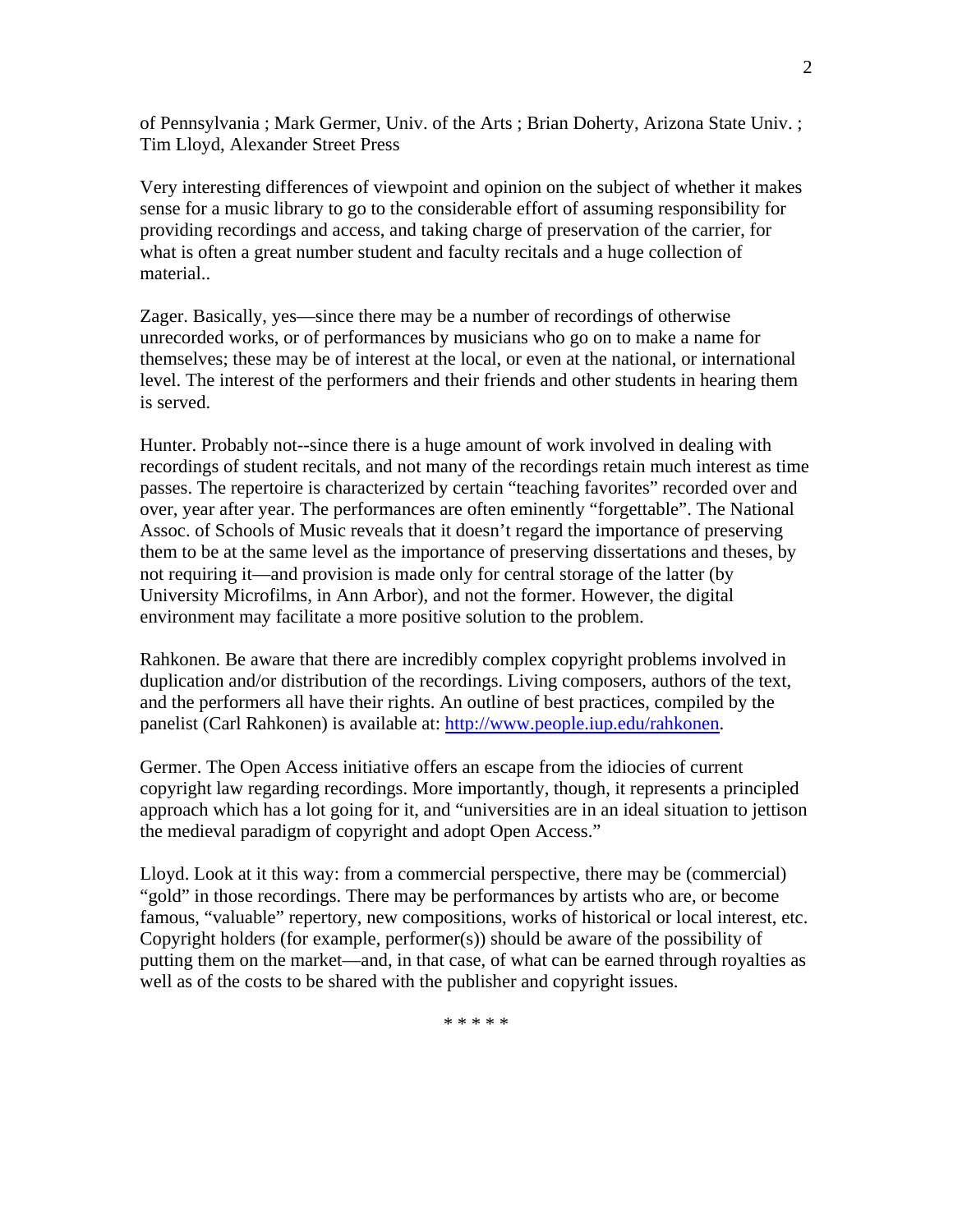## Society for American Music Plenary Session in Honor of Thomas Hampson

The baritone was presented (in person) with an award for his services to American music.

\* \* \* \* \*

Reference Sources for American Music

Chair: Stephen Luttmann, Univ. of Northern Colorado

"Researching contemporary and living American composers" / Tammy Ravas, Univ. of Houston

When the usual sources fail, then try: *Lexis-Nexis Academic*, *Historical New York Times*, newspaper source (EBSCO), *Biography Index*, *Current Biography*, *Archives USA*, WorldCat, vertical files in libraries, "call a librarian", websites of composer, publisher, etc., composers in blogs (*Myspace Music*), and go ahead and contact the composer (via publisher, employer, society, agent).

"DRAM to RAMH: recent and forthcoming American music reference and research tools" / Laurie Sampsel, University of Colorado

Bibliography on handout includes, under "Recent": dictionaries, encyclopedias, and chronologies; periodical indexes; bibliographies/databases; discographies; directories; digital collections; musical editions; dictionaries. Under "Forthcoming" is a list of dictionaries and encyclopedias (including the  $2<sup>nd</sup>$  ed. of *Grove Dictionary of American Music*), periodical indexes, directories, digital collections, and musical editions. Also see: SAM's site: http://www.american-music.org

"Beyond the music: American music in general reference databases" / Jennifer Oates, Queens College

*American history and life* indexes some music journals in the U.S. and Canada. *American broadsides and ephemera* includes, among its categories, "song," "music trade," "concert programmes," advertisements, etc. An example of a digital newspaper archive is *America's historical newspapers 1620-1922.* The end-date will be extended to 1990.

"One day it'll all make sense: hip-hop resources for librarians and teachers" / Andrew Leach, Columbia College, Chicago

The topic of hip-hop culture can be divided into graffitti, breakdancing, DJing (turntablism), and MCing (rapping). An excellent introduction to the topic is found in Yvonne Bynoe's introductory essay in the *Encyclopedia of rap and hiphop culture.* Also check out the page devoted to the subject on Columbia College's website: http://www.colum.edu/cbmr/hiphop

\* \* \* \* \*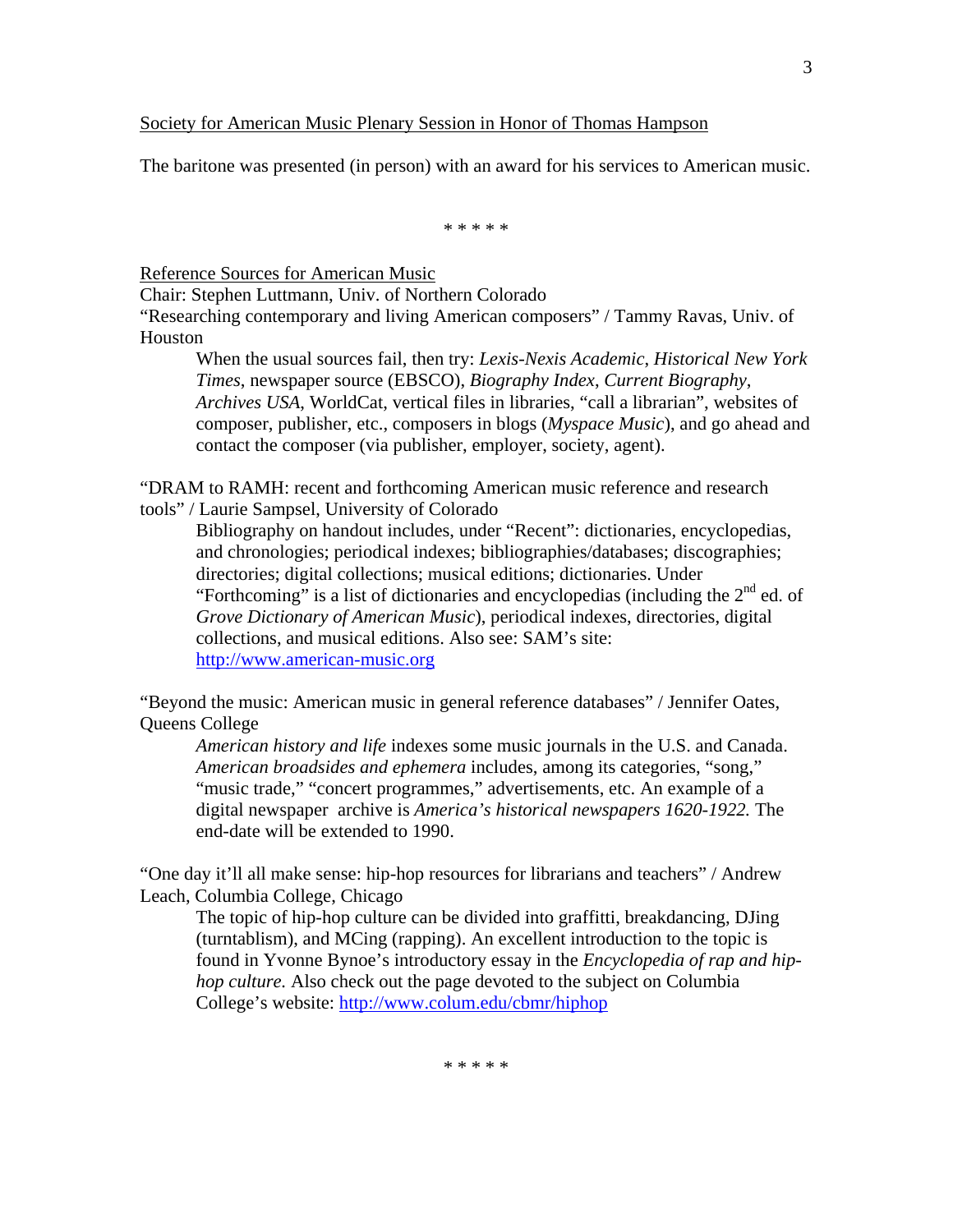Hot topics in cataloging

Chair: Nancy Lorimer, Stanford Univ.

Panel composed of MLA Bibliographic Control Committee Subcommittee Chairs The distinction between "score" and "p. of music" in the Physical Description is being dropped; the definition of score will no longer distinguish notation of the music for more than one performer heard simultaneously as opposed to notation of the music of a piece for one performer only; instead, it will distinguish between the physical presentation of notation for all the music being performed in vertical alignment as opposed to presentation of the notation of the music for each performer separately, in "parts". Problems resulting from this for the use of "scores" in subject headings resulted in a lively discussion.

Resource Description and Access may do away with distinction of miniature and study scores from full scores. Agitate!

What to do with the new 13-digit ISMNs and ISBNs (for the time being).

Form/genre headings in the 655 field (rather than in 650 field) is becoming the norm.

There is at least a tentative move to achieve more consistency in the use of qualifiers (such as "(Musical group)" or "(Firm)" in headings.

LCRI 22.2 (regulating entries for contemporary authors who use more than one name) may be changed. The Bibliographic Control Committee would like it to remain in force, but only in application to 22.2 B3, not to all of 22.2.

\* \* \* \* \*

Integrated Library Systems Users' Groups: Aleph

500 \$5 in place of 590 notes is now LC practice, and will become standard. Aleph's Version 18 will have more diacritics on floating keyboard.

\* \* \* \* \*

Descriptive cataloging of rare materials (Music) : an introduction to the guidelines Chair: Nancy Lorimer, Stanford Univ. Panel: Jain Fletcher, UCLA, Nancy Lorimer, Charlotte Wolfe, Univ. of Michigan, Karen Spicher, Yale.

 Report on work to align rules with ISBD and RDA. A major problem is that their publication deadline precedes that of RDA by a year or so, and an update cannot be expected for ca. 10 years. Include references to AACR2 even so? Problems referred to those present for solutions: what to do with t.p. transcription when the order of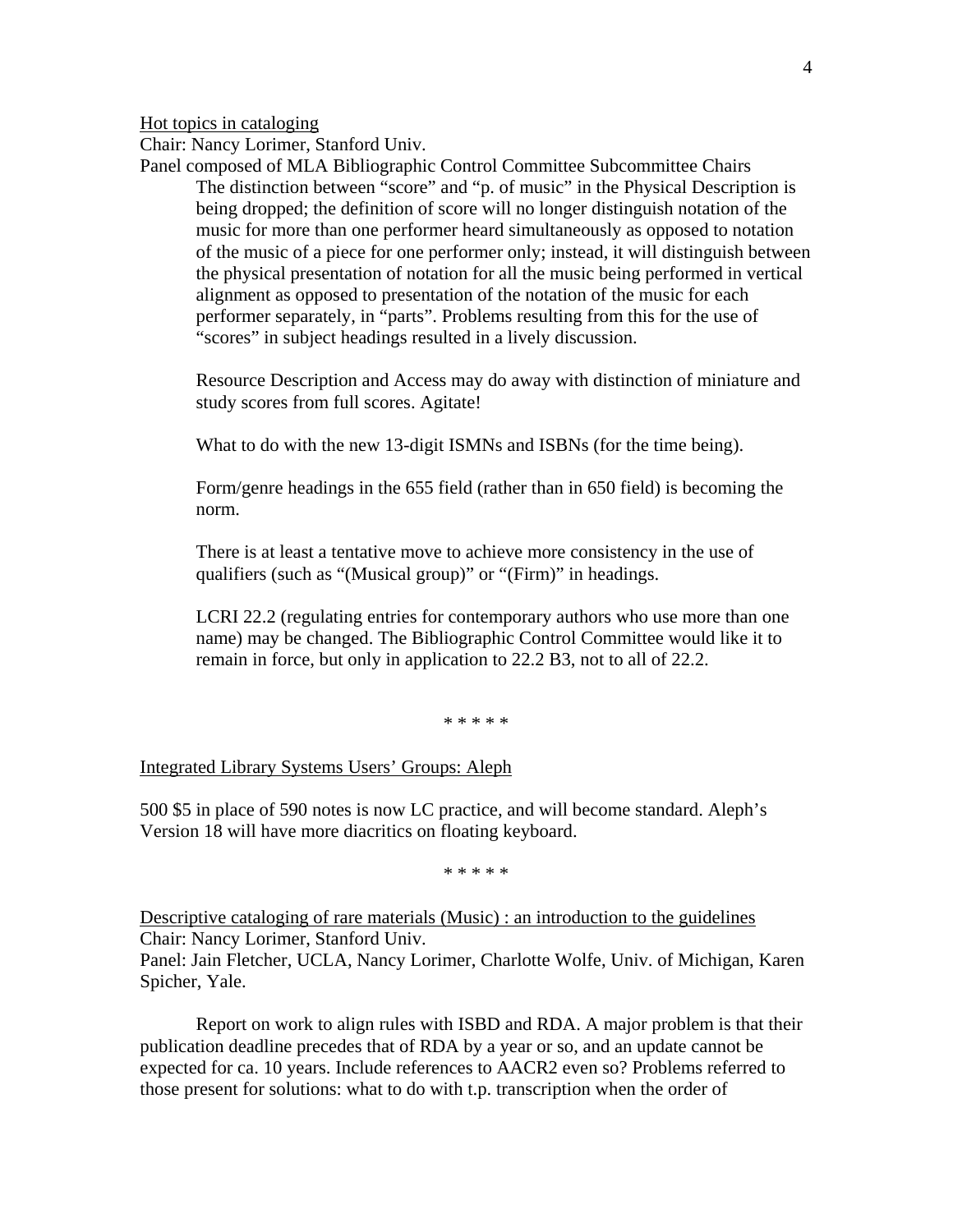information appearing on the t.p. is far from that which is standard in AACR2 (ex.: an arr. of a work of Chopin, passepartout title pages); what to do with fictitious imprints (e.g. London and Amsterdam for Paris during the Revolution).

\* \* \* \* \*

Musical canon(s) and American Library Collections Chair: Daniel Boomhower, Kent State Univ.

"Women and the Western art canon: where are we now?" / Marcia Citron, Rice Univ. The subject of canon and canon formation came to musicology in early 1990s, 10 years after it became a "hot topic" in literature. Reception studies have probably become the most important approach today. Now it is not enough to add works to the "canon", but to ask the questions of "how" and "why". Music history no longer organized on authors, but on social function, non-elite classes, etc. Practical considerations: there are more female musicologists now, and women's music is included in collections.

"Teaching with and without a canon: my experience with the *Smithsonian Collection of Classic Jazz*" / David Schiff, Reed College

An anti-canonical bias is expressed. It developed from a reaction to an extreme form of canonization encountered at Cambridge (F.R. Liebes reduced all of Western artistic production to 3 works!) One of the problems with the Smithsonian collection is the suggestion it makes of causation between works which are not connected in that way; the real connection exists between works included and others not included in the set. (This revealed by the "O'Neely set" released later.) Jazz was in touch with, and reworked, a variety of traditions.

"The ethnomusicological 'canon'" / Virginia Danielson, Harvard Univ.

The political economy of Europe and America has affected ethnomusicology, for example, in the effort to preserve endangered traditions, and in the fact that certain traditions (Indian music, Indonesian gamelan music) have attracted more attention than others.

More recently, there has emerged an engagement with social theory, resulting in the focus more on "what is shared" than on what represents genius. Ruth Stone's forthcoming book gives a good idea of an ethnomusicological canon constructed on this basis. Kay Shelemay's *Soundscape* considers the activities of listening to music, transmitting music, and understanding music. An important development has been the throwing of our gaze on ourselves (e.g. in Henry Kingsbury's study of the New England Conservatory); other related developments are provided by Chinese musicology and Travis Jackson's view that ethnomusicology and anthropology are forms of imperialism.

As a result: 1) bibliographical control over your collection cannot be expected, 2) video and multi-media sets (such as those published by Films for the Humanities) are more important than audio, 3) adhere to primary sources, 4) serve the interests of teaching faculty, providing introductions to artists, key forms, publishers, 5) be